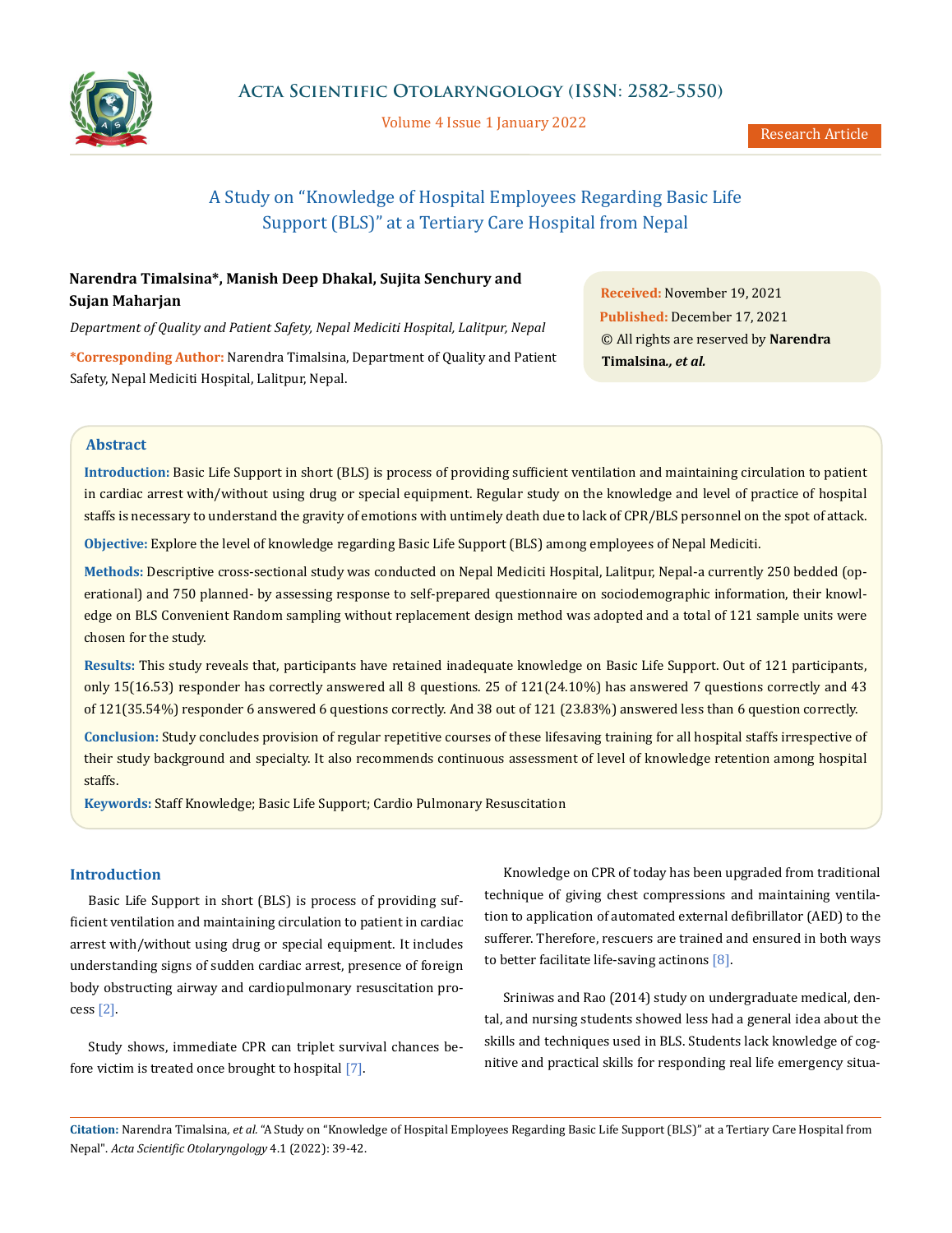tions that more than half of the medical students had fair knowledge of the basics in BLS [1].

Turkey., *et al*. (2008) study identified a low level of knowledge awareness on BLS. This study concluded belief on incorporating training among university graduate students, it was because nearly 31% had no idea of CPR [3]. Chandrasekharan., *et al*. (2010), research on medical, nursing, and homeopathy students in Tamilnadu also concluded with the similar conclusion for including advanced life support technique as a mandatory component in school undergraduate curriculum [2].

Tim Piepho., *et al.* (2011) study in a medium sized German town with laypersons in public committee proved public refresher courses to be implemented intermittently to save life  $\lceil 5 \rceil$ . This study is significant because cardiovascular disease tolls 29% of deaths globally and is in rising trend esp. in economically developing countries due to rapid urbanization resulting in stressful modern life style [6].

As cardiopulmonary resuscitation techniques are more evolving following increasing rates of cardiac arrest, studies such as above usually shows smaller to smaller intervention such as BLS in time triples the survival change of victim. But lack of knowledge not only on laymen but people of medical ground is a major challenge for improving survival rates. Hence like refresher training on BLS has been recommended and also to include mandatorily on undergraduate student course, regular study on the knowledge and level of practice of hospital staffs is also necessary to understand the gravity of emotions with untimely death due to lack of CPR/BLS personnel on the spot of attack. As a preliminary step, with this study we have tried to explore the level of awareness about BLS among staff of Nepal Mediciti Hospital. We hope that our study will help to guide future planning of BLS program in this hospital.

#### **Objectives of the Study**

This study therefore explores the level of knowledge regarding Basic Life Support (BLS) among employees of Nepal Mediciti. The purpose of which is to access the level and plan action strategies for staff training.

#### **Methodology**

A Descriptive Cross-sectional study was conducted on Nepal Mediciti Hospital, Lalitpur, Nepal-a currently 350 bedded by assessing response to self-prepared questionnaire on sociodemographic information, their knowledge on BLS were accessed based on European Resuscitation Council Guidelines for Resuscitation 2015 [9].

Principle concepts of itemized rating scale has been referenced for creating a basically 3 to 4-point rating scale in order to access the knowledge base of staff in BLS. The application of mathematical valid scaling technique adopted in gleaning the knowledge level reflects the validity of the scale. Convenient Random sampling without replacement design method was adopted and a total of 121 out of 150 completely responded sample units were chosen for the study analysis.

#### **Analysis**



**Figure 1:** Staff Knowledge of BLS in Nepal Mediciti (in percentage).

Source: Field Survey (2018) Nepal Mediciti Hospital.

Out of 150 questionnaires which are distributed to the participants of Nepal Mediciti, 121 returned with the response rate of 81%. BLS abbreviation were correctly recognized by all the participants. 95.04% of the participants know the most appropriate rate of CPR for an adult (Chest Compressions: breaths) which is 30:2. Among 121 participants, 57.02% know that pulse should be checked for no less than 5 seconds whereas 80.99% knew that pulse should be checked for no more than 10 seconds. Only 13.22% of the participants didn't have knowledge on Head- Tilt-Chin lift the maneuver used to open airway. 42.15% of the responders did not know the appropriate step if no pulse is present. Only 58.68% of the responder has correctly answered the next step if the pulse is present. And lastly, only 62.81% of the responder knew that the depth of chest compressions in adult is 4 to 5 inches.

**Citation:** Narendra Timalsina*, et al.* "A Study on "Knowledge of Hospital Employees Regarding Basic Life Support (BLS)" at a Tertiary Care Hospital from Nepal". *Acta Scientific Otolaryngology* 4.1 (2022): 39-42.

40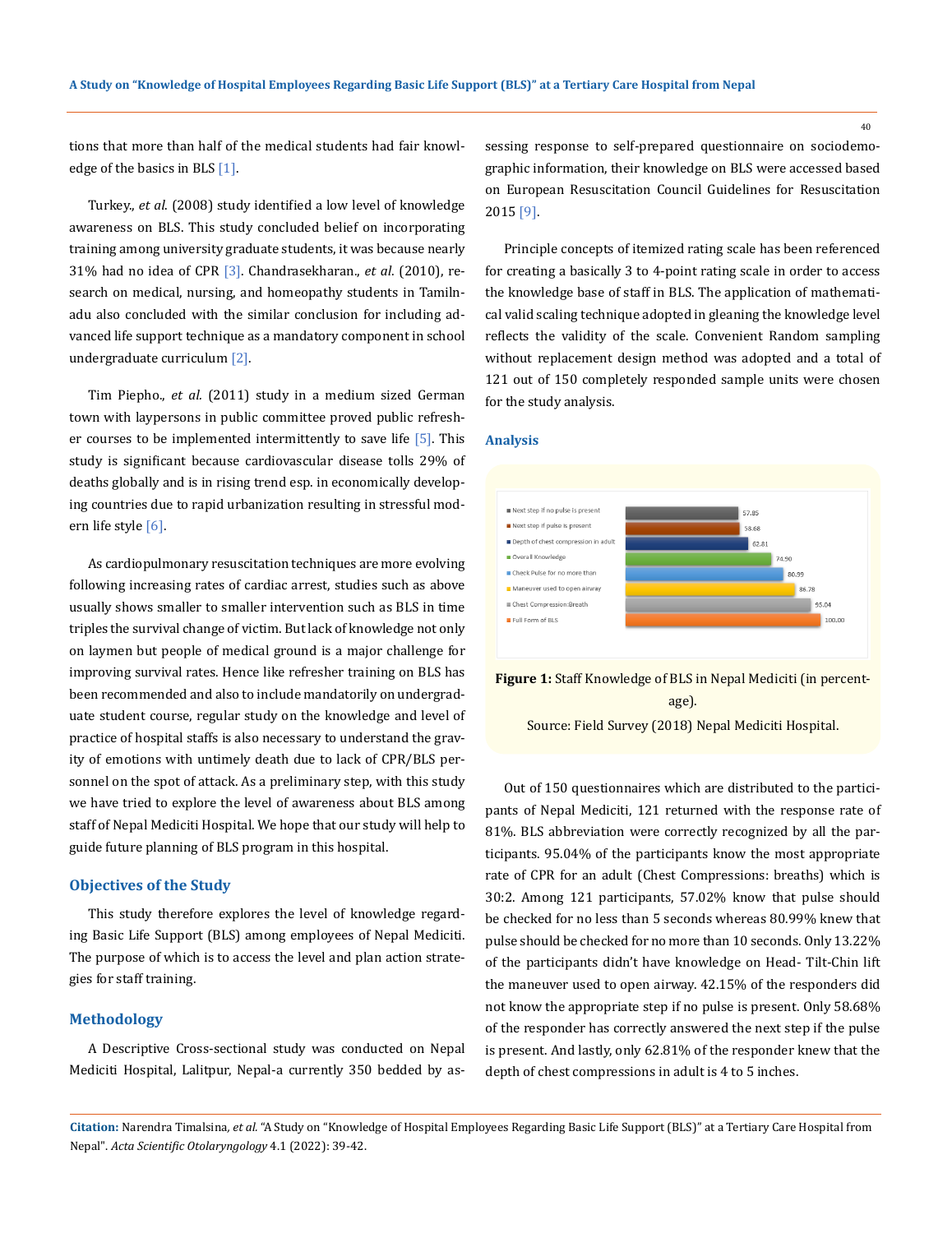| <b>Correct Answers</b><br>given by participants | No. of Responder giv-<br>ing correct Answer | In<br>Percentage |
|-------------------------------------------------|---------------------------------------------|------------------|
| 3 Correct Answers                               | 3                                           | 1.24%            |
| 4 Correct Answers                               | 11                                          | $6.06\%$         |
| 5 Correct Answers                               | 24                                          | 16.53%           |
| 6 Correct Answers                               | 43                                          | 35.54%           |
| <b>7 Correct Answers</b>                        | 25                                          | 24.10%           |
| 8 Correct Answers                               | 15                                          | 16.53%           |
| <b>Grand Total</b>                              | 121                                         | 100.00%          |

**Table 1:** Retention knowledge levels of staff in BLS.



**Figure 2:** Percentage of participants giving correct answer. Source: Sample Survey (2018)-Nepal Mediciti.

#### **Findings**

- This study was intended to explore the BLS knowledge status of staff of Nepal Mediciti Hospital. The purpose of which was to explore the areas of concern training issues.
- This study reveals that, participants have retained inadequate knowledge on Basic Life Support. Out of 121 participants, only 15 responder has correctly answered all 8 questions. 25 of 121(24.10%) has answered 7 questions correctly and 43 of 121(35.54%) responder 6 answered 6 questions correctly. And 38 out of 121 (23.83%) participants answered less than 6 questions correctly.
- From above information on the level of BLS knowledge, one can summate that, Mode (No. of staff with highest frequency of knowledge level) = 45, which is 35.54%. These staffs were able to answer the  $6/8 = 75\%$  of knowledge level. From the analysis, it can be inferred that nearly 68.59% of Nepal Mediciti staff has achieved more than 75% of knowledge level in BLS.

### **Conclusion**

Study aimed to access the level of BLS knowledge level among staff of Nepal Mediciti hospital. Analysis of cross-sectional investigation on 121 staffs through questionnaire tool revealed that the understanding and familiarity of BLS/CPR towards BLS training of the staffs at Nepal Mediciti is satisfactory i.e. above 75% of knowledge. This is satisfactory in a sense, the digit levels here were discovered comparatively high in reference to what has been reviewed in literature of Turkey., *et al.* (2008), Chandrasekharan., *et al.* (2010), Tim Piepho., *et al.* (2011) and Sriniwas and Rao (2014) as in introduction section of this study.

This research discovered the following areas to be comparatively provided more focus to improve staff level of knowledge on BLS. They are as follows:

- What to do or not to do if no pulse is present on sufferer?
- How much chest compression depth must be administered?
- How long the pulse assessment must be completed?

These are the areas where trainers must be comparatively more focused for effective training output for staffs.

The trainings should be time and again so that more staff-both clinical and nonclinical- retains adequate knowledge on BLS and able to administer at the time of necessity. As such this study fulfills its objective of accessing the BLS knowledge level among staffs and identifies the necessary interventional areas of training concern. Study concludes provision of regular repetitive courses of these lifesaving training for all hospital staffs irrespective of their study background and specialty. It also recommends continuous assessment of level of knowledge retention among hospital staffs.

#### **Bibliography**

- 1. HT Srinivas., *et al*[. "A survey of basic life support awareness](https://www.ijhas.in/article.asp?issn=2278-344X;year=2014;volume=3;issue=2;spage=91;epage=94;aulast=Srinivas)  [among final year undergraduate medical, dental, and nursing](https://www.ijhas.in/article.asp?issn=2278-344X;year=2014;volume=3;issue=2;spage=91;epage=94;aulast=Srinivas)  students". *[International Journal of Health and Allied Sciences](https://www.ijhas.in/article.asp?issn=2278-344X;year=2014;volume=3;issue=2;spage=91;epage=94;aulast=Srinivas)*  [\(2014\): 91-94.](https://www.ijhas.in/article.asp?issn=2278-344X;year=2014;volume=3;issue=2;spage=91;epage=94;aulast=Srinivas)
- 2. S. Chandrasekaran., *et al*[. "Awareness of basic life support](https://pubmed.ncbi.nlm.nih.gov/20661349/)  [among medical, dental, nursing students and doctors".](https://pubmed.ncbi.nlm.nih.gov/20661349/) *Indian [Journal of Anesthesia](https://pubmed.ncbi.nlm.nih.gov/20661349/)* 54.2 (2010): 121-126.
- 3. YA Al-Turki., *et al*[. "Knowledge and attitudes towards cardio](https://pubmed.ncbi.nlm.nih.gov/18813417/)[pulmonary resuscitation among university students in Riyadh,](https://pubmed.ncbi.nlm.nih.gov/18813417/)  Saudi Arabia". *[Saudi Medical Journal](https://pubmed.ncbi.nlm.nih.gov/18813417/)* 29 (2008): 1306-1309.

**Citation:** Narendra Timalsina*, et al.* "A Study on "Knowledge of Hospital Employees Regarding Basic Life Support (BLS)" at a Tertiary Care Hospital from Nepal". *Acta Scientific Otolaryngology* 4.1 (2022): 39-42.

41